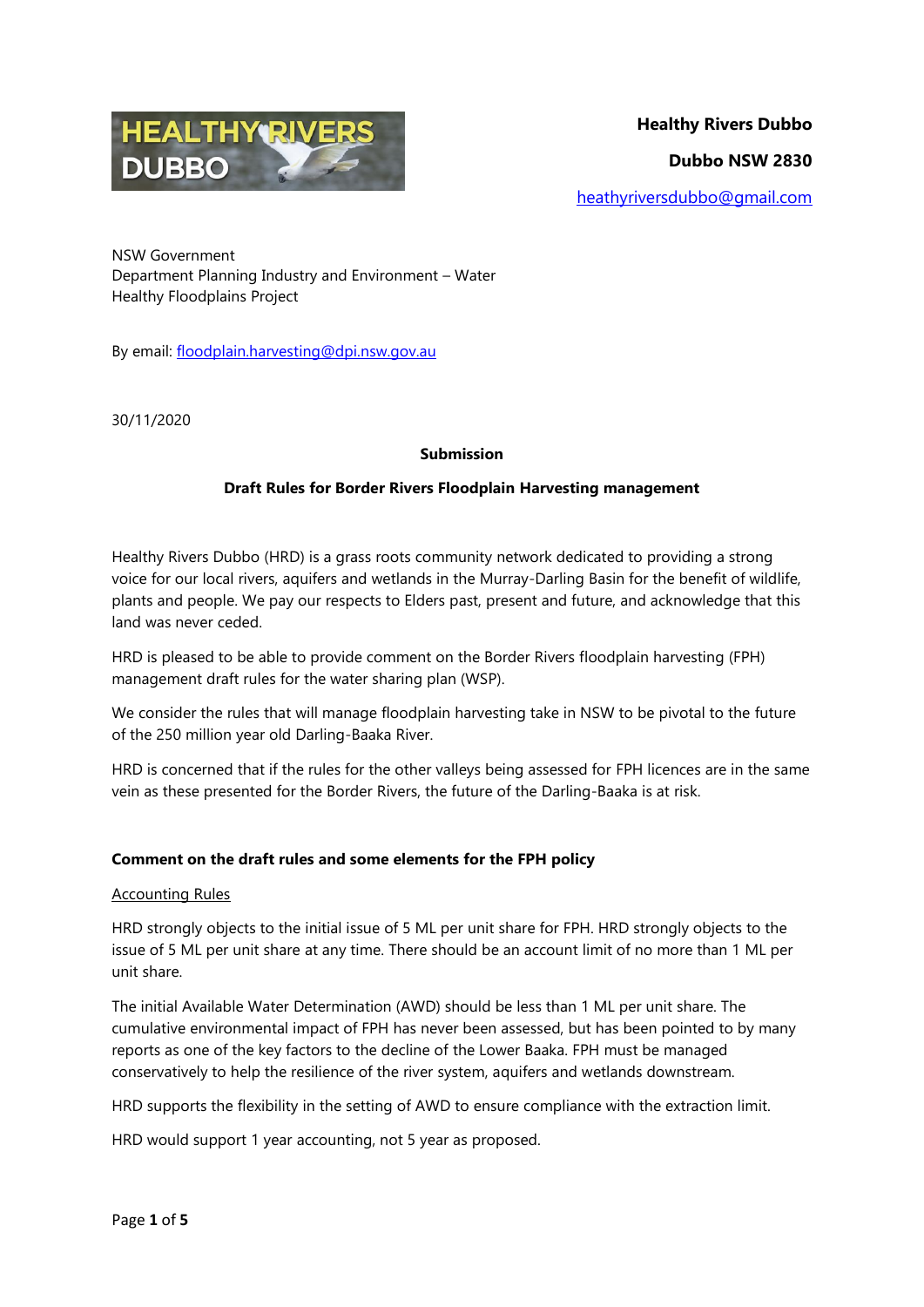## So called "Carryover"

Carryover is when a water access licence holder has water available in their account and leaves it in a public dam or the aquifer for access in following water years. What is being proposed by these rules as "carryover" is actually the crediting of water to accounts that doesn't yet exist.

In effect, the attempt by the Government to allow credit accounting of FPH take to the value of 100% of the entitlement to accrue every year means the river will be in debt to FPH irrigators, and potentially not able to pay its 'debts' when an increasingly rare flood event does come around.

Similar credit accounting conditions of 300% "carryover" were applied to the Barwon-Darling water sharing plan (referred to as Plan below) after the public exhibition period, and were highlighted in the recent ICAC report on water management in NSW.

In its report ICAC pointed to the Natural Resource Commission's (NRC) September 2019 report that the Water Management Act (WMA): "...makes it clear that water sharing is not about balancing uses and values, it is about firstly providing for the environment and secondly recognising basic landholder rights above other uses. Plan provisions are exacerbating the negative impacts of water shortages on both environmental and social outcomes. As a result, the Plan does not provide adequate protection for the river and its dependent ecosystems or basic landholder rights. "

ICAC went on to support the recommendation of the NRC, that DPIE-Water should ensure that the amended and re-made plan rules, objectives and outcomes fully recognise, and are consistent with, the prioritisation specified in the WMA.  $1$ 

Perhaps the Department could pre-empt future scathing report findings, and completely remove all reference to 'carryover' in NSW FPH policy.

HRD strongly objects to credit accounting of water in any form, in particular to the credit allocation of FPH entitlement being referred to as "carryover".

### Modelling

HRD considers that there are data deficiencies due to a lack of reliable records of historic FPH diversions, rainfall runoff parameters, the accuracy of measurement of river diversions and other key parameters.

Only a summary of the independent review on the NSW Border Rivers Model Build, Scenarios and Environmental Outcomes was provided, not the full report.

The Alluvium 2019 *INDEPENDENT REVIEW OF NSW FLOODPLAIN HARVESTING POLICY IMPLEMENTATION* reported of previous draft FPH policy that:

"*Reference is made in documentation that the modelling complies with good modelling practice (e.g. Black et al 2011), however no formal assessment of compliance with that has been sighted by the reviewers. In addition, the results of calibrations of the models are stated to be within acceptable limits, however those acceptable limits are not explicitly stated within the documents reviewed*."

**.** 

<sup>1</sup> [https://www.icac.nsw.gov.au/media-centre/media-releases/2020-media-releases/icac-recommends](https://www.icac.nsw.gov.au/media-centre/media-releases/2020-media-releases/icac-recommends-changes-to-government-water-management-in-nsw-after-years-of-focus-on-irrigation-industry-interests)[changes-to-government-water-management-in-nsw-after-years-of-focus-on-irrigation-industry-interests](https://www.icac.nsw.gov.au/media-centre/media-releases/2020-media-releases/icac-recommends-changes-to-government-water-management-in-nsw-after-years-of-focus-on-irrigation-industry-interests)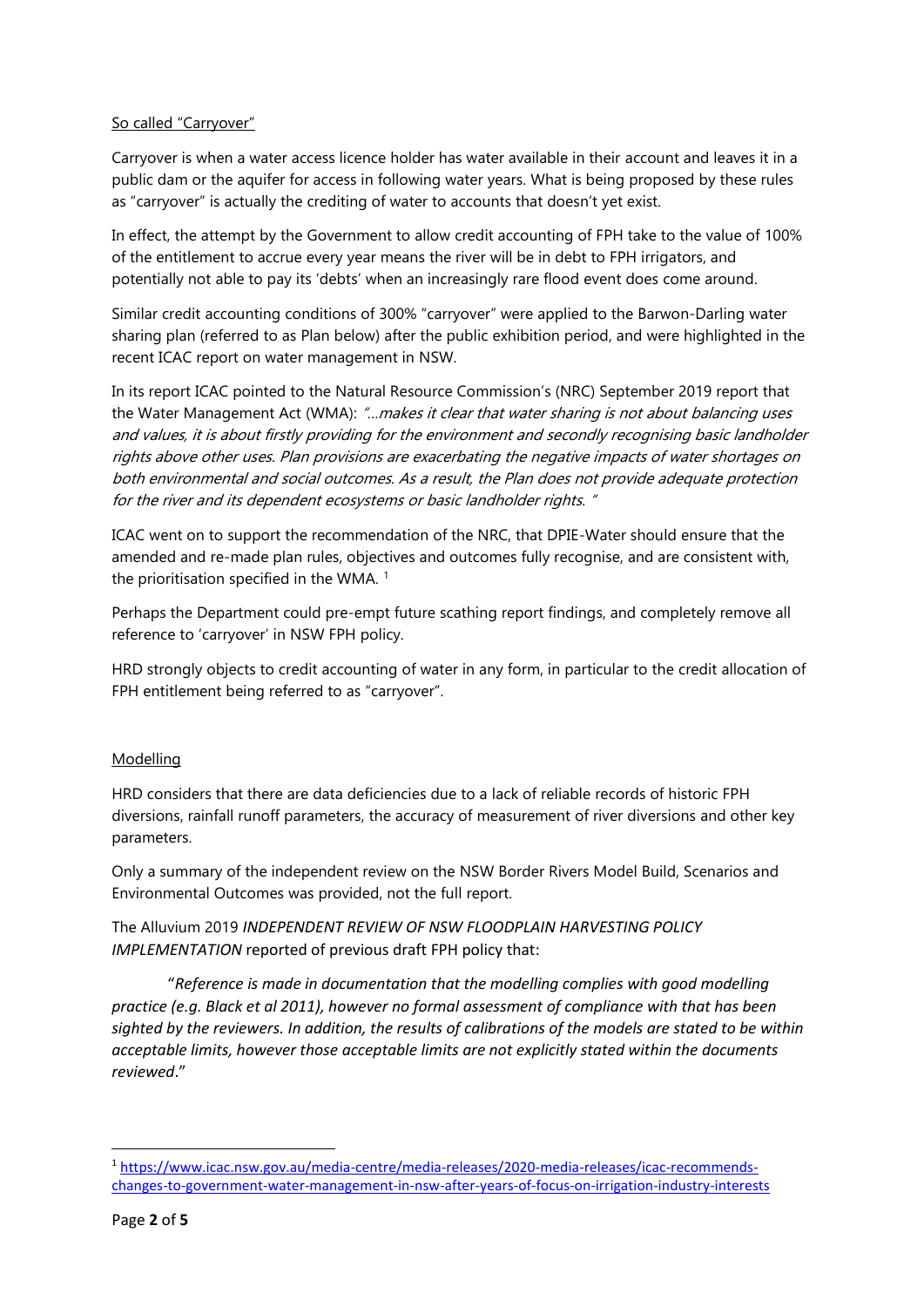Given the strength of previous constructive comments, it would be prudent for the Department to provide stronger support for the models they have presented.

## Plan Limit and Cap

HRD can find no direct line of sight from the modelling that produced the accredited 1994 Cap to the figures being presented in these rules.

Without that clear line of sight, HRD sees that there is absolutely no foundation for accepting the modelled interpretation of Cap presented in these draft rules, particularly given the issues found in the modelling as discussed above.

The explanations presented by the Department on how the Cap limit and Plan limits have been determined appear to be justifying the licencing of the current unsustainable level of take by FPH.

This approach is supported by ICAC's recent findings that "*evidence established that certain decisions and approaches taken by the NSW Government department with responsibility for water management over the last decade were inconsistent with the object, principles and duties of the*  Water Management Act 2000 *(WMA) and failed to give effect to legislated priorities for water sharing." 2*

### Protection of Environmental Water

HRD strongly objects to no rules in the Border Rivers WSP that protect environmental water.

The public expect that tax payer funded water for the environment is protected from diversion and extraction. There must be rules to protect environmental water.

The Basin Plan Sustainable Diversion Limit for the Border Rivers is still short by 5.1 GL<sup>3</sup>. The Commonwealth held environmental water that does exist in the catchment needs to be protected through cease-to-pump rules or return flows to the river from gravity capture.

HRD finds the assertion that 'neither environmental flow rules nor licenced entitlements aim to create overbank flow' made by the department<sup>4</sup> to be surprising, and unfounded. Overbank flows are often the desired target of environmental water events. When flows break over banks, the carbon that is collected and returned to the river initiates the food web by feeding algae and slime that go on to feed invertebrates and small bodied fish. These actions send chemical signals in the form of delicious smells downstream for Native Fish and other aquatic life, whose breeding instincts are triggered.

In 2018 the Northern Basin Amendments to the MDBP reduced the water recovery target in the Northern Basin by 70 GL. When this deal was made, so were promises for 'toolkit' measures that were supposed to offset the reduction in environmental water recovery.

The Commonwealth and NSW have ignored most of the toolkit measures to date, increasing mistrust in the community. NSW have addressed the protection of environmental water in some valleys with Active Management rules.

**.** 

<sup>2</sup> Ibid

<sup>3</sup> <https://www.mdba.gov.au/progress-water-recovery>

<sup>4</sup> DPIE-Water, October 2020. Report to assist community consultation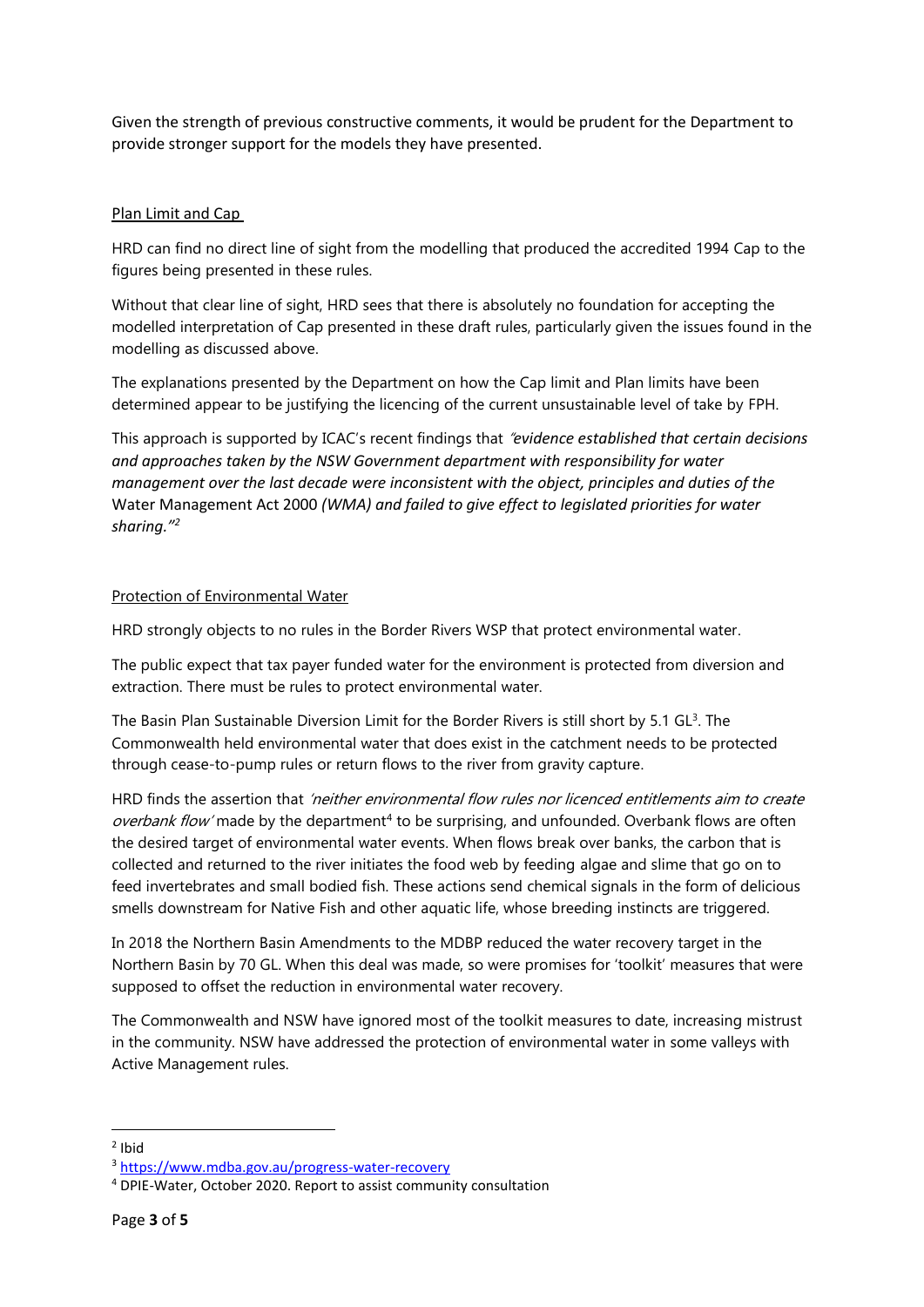Without a rule to protect environmental water from FPH in the initial changes to the Border Rivers WSP, the public will struggle to have confidence that water reform in NSW considers the environment to be a stakeholder in the process.

## Predicted Environmental Outcomes

The 2009 estimate for FPH diversion in the Border Rivers Regulated WSP was 3 GL, and the new modelling (that HRD questions as unverifiable) suggests FPH take is 43.6 GL per annum. That means 40.6 GL that has been assumed as Planned Environmental Water is being added to the allowable level of extraction.

The return of 5.5 GL of water to the environment would not reverse the cumulative impact that floodplain harvesting take has had in the Border rivers and the Barwon Darling-Baaka over the past decades. Natural flows are critical for achieving lateral and longitudinal connectivity.

HRD believes far more than 5.5GL of water should be returned to the environment.

## Rainfall runoff exemption

HRD is very surprised to see the unexplained, unexpected inclusion in the FPH policy of rainfall runoff exemption. All take over the 10% harvestable right must be licenced.

This surprise inclusion to the policy creates inequity among landholders across NSW. It does however align with ICAC's recent findings the NSW water management favours irrigation at the expense of the principles of the Water Management Act. Perhaps now the Department is also favouring irrigation to the rights of other landholders as well.

To anyone looking on, the late edition of a rainfall runoff exemption that happens to increase allowable take by 5.8 GL in the Border Rivers, while draft rules have determined that 5.5 GL be returned to the environment, is a neat way for the NSW Government to ensure that no net provision for the environment is made through the licencing of FPH diversions.

HRD finds it outrageous that the Department is proposing a rainfall runoff exemption of 5.8 GL, effectively negating ANY return of water to the environment.

# Trade

HRD does not support the trade of FPH licences at all. These draft rules do not offer enough information about proposed trading zone restrictions and protection of ecological values.